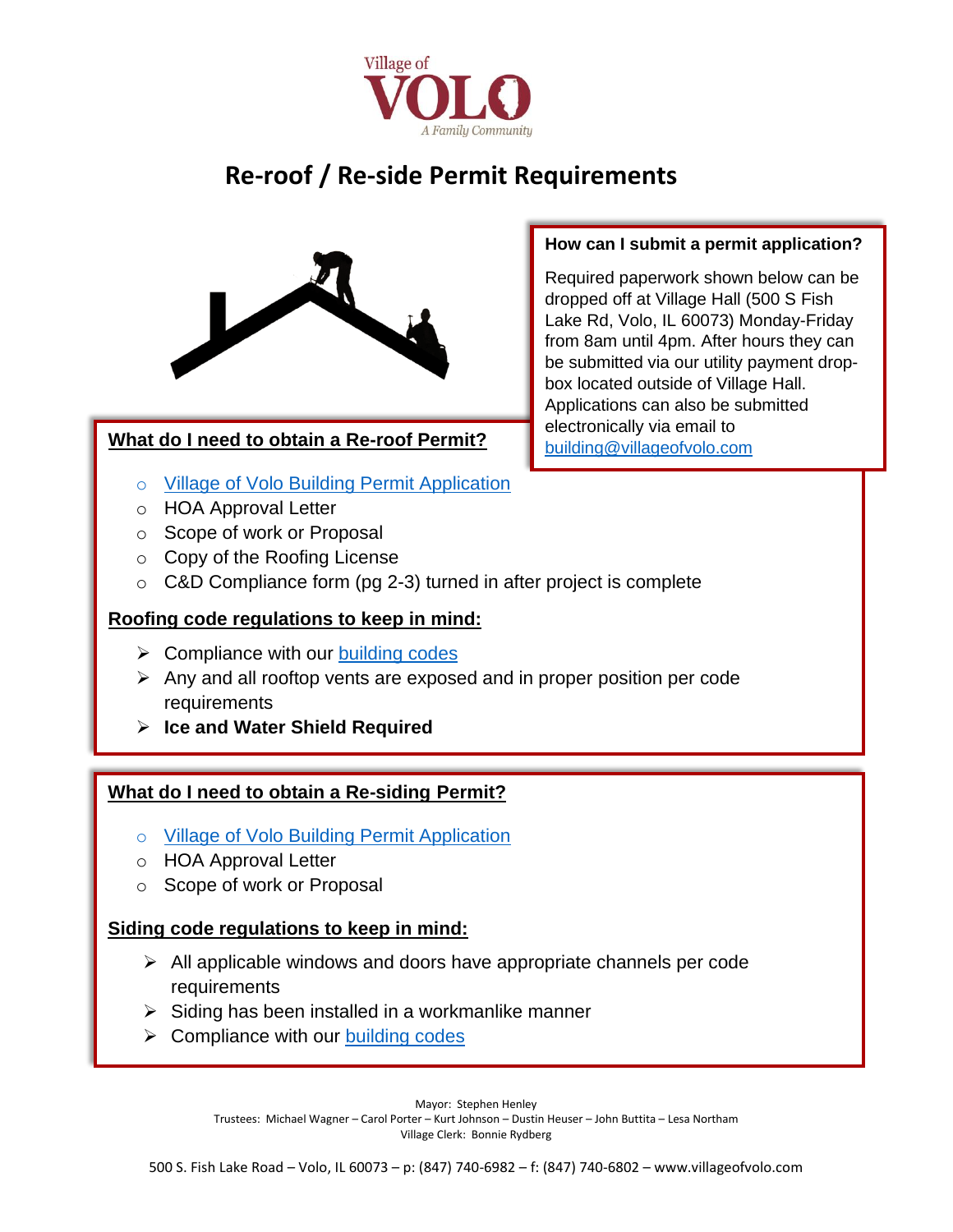

# **VILLAGE OF VOLO**

#### **CONSTRUCTION AND DEMOLITION DEBRIS RECYCLING**

#### **COMPLIANCE FORM**

#### **Contractor Information**

**Contractor Name: Contractor Address:** 

**Contractor Telephone Number:** 

#### **Construction/Demolition Site Information**

**Address of Project Site:** 

Building/Demolition Permit Number:

Project Completion Date:

Size of Project (Sq. footage):

Project Manager's Name and Contact Information:

Property Owner's Name and Contact Information:

#### **Construction and Demolition Debris Information**

Weight of C&D debris generated at the site (divided between inert debris and other debris):

Weight of inert and other C&D debris that was diverted to achieve the 75% diversion requirement:

Specify the method used to determine the weight:

Attach receipts from all vendors and facilities which collected or received C&D debris, including actual weights received by each.

Attach certifications from the general contractor and any vendor or facility that handled C&D debris, indicating actual weights received by each.

> Mayor: Stephen Henley Trustees: Michael Wagner - Carol Porter - Kurt Johnson - Dustin Heuser - John Buttita - Lesa Northam Village Clerk: Bonnie Rydberg